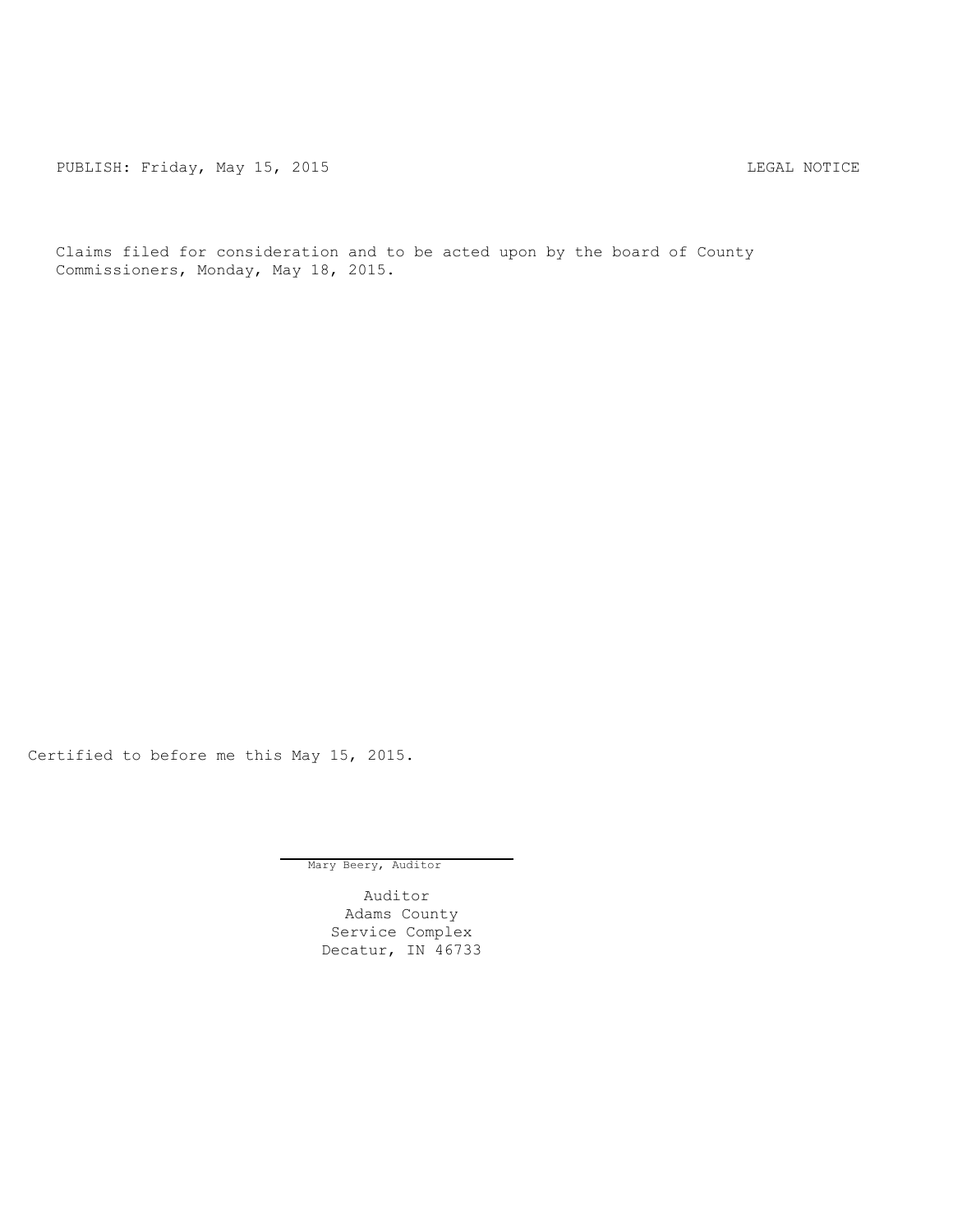

## **Claims Docket for Newspaper Adams County, Indiana**

## For Period: **4/21/2015** to **5/4/2015**

Date Claims to be Paid: **5/18/2015**

*313 W. Jefferson St. Decatur, IN 46733 (219) 724-2600*

| Vendor                                        | <b>Amount</b> | <b>Vendor</b>                     | Amount     |
|-----------------------------------------------|---------------|-----------------------------------|------------|
| <b>Adams County Economic Development Corp</b> | 57,098.67     | Adams Memorial Hospital           | 31,321.25  |
| <b>Adams County Solid Waste</b>               | 26.50         | Indiana Michigan Power            | 290.83     |
| Arnold Lumber Co., Inc.                       | 11.58         | Berne Ready Mix                   | 1,160.15   |
| <b>Berne Police Department</b>                | 196.00        | Suburban Propane LP               | 341.00     |
| Brateman's, Inc.                              | 90.00         | Butler, Fairman, & Seufer         | 12,209.88  |
| <b>Charles Bowers</b>                         | 2,333.33      | Chet's Pest Control               | 30.00      |
| Cintas Location #338                          | 54.35         | City Of Decatur                   | 2,825.25   |
| Decatur True Value                            | 254.57        | <b>Complete Printing Service</b>  | 261.60     |
| Craigville Telephone Comp                     | 119.00        | Decatur Daily Democrat            | 485.90     |
| Decatur Postmaster                            | 745.00        | Douglas L. Bauman                 | 117.00     |
| Erie Haven                                    | 3,409.10      | Frame Service, Inc.               | 934.12     |
| Gasoline Equipment                            | 1,392.90      | Gordon Food Service               | 2,299.91   |
| Haggard-Sefton & Hirschy Funeral Home         | 1,300.00      | Hilty Engine Service              | 2,274.34   |
| Kiess Electric                                | 267.35        | Lehman Feed Mill                  | 1,881.80   |
| Mark S. Gresla, MD                            | 420.25        | Michael Todd And Company          | 681.65     |
| Mind's Eye Graphics                           | 258.41        | National Oil And Gas              | 397.52     |
| Nipsco                                        | 2,851.41      | Park Center, Inc.                 | 100,720.00 |
| Quill Corporation                             | 225.49        | Roger Thompson                    | 60.00      |
| Roto-Rooter                                   | 220.00        | Selking International             | 29.05      |
| <b>Shifferly Dodge</b>                        | 93.20         | Stone-Street Quarries, Inc.       | 3,212.13   |
| Print Shop                                    | 124.74        | Thomas Wade Sheets                | 50.00      |
| Top Supply Company                            | 142.59        | Underground Pipe & Valve,         | 5,802.20   |
| Witham Toxicology Laboratory                  | 728.00        | Zwick And Jahn Funeral Home       | 200.00     |
| Burry, Herman, Miller & Brown, P.C.           | 8,774.00      | Imi Irving Material, Inc.         | 1,689.51   |
| Adams County Automotive Supply, Inc.          | 98.68         | Paul Norr                         | 25.00      |
| Edward A & Laurie S Fisher                    | 5,488.45      | Purdue University                 | 201.52     |
| Habegger Flooring Distributors                | 20.00         | Bluhm & Reber                     | 165.00     |
| Waste Management                              | 323.21        | Mary Beery                        | 134.16     |
| Tri County Excavating                         | 7,380.00      | Don Myers Plumbing                | 62.00      |
| Jackson Oil & Solvents, I                     | 517.80        | Boys & Girls Club                 | 4,000.00   |
| Deborah S. Stimpson                           | 362.97        | Rex Marbach                       | 235.00     |
| Tom Magnan/Special Needs                      | 73.10         | Kristina Nichols                  | 22.88      |
| Geraldine Sudduth                             | 133.76        | Harvest Land Co-op                | 134.86     |
| Wal-Mart                                      | 197.21        | Adams County Truck Repair, Inc.   | 7.92       |
| Advanced Imaging Solutions, Inc.              | 49.65         | <b>Stamp Fulfillment Services</b> | 894.40     |
| Michael G. Werling                            | 605.00        | Troyer's Market LLC               | 1,798.06   |
| Bruce A. Thieme                               | 125.00        | Kimberly A. Jackson               | 2,974.53   |
| E & B Paving, Inc.                            | 1,541.60      | <b>Uricks Trucking</b>            | 2,772.00   |
| Ultramax                                      | 266.00        | Wayne Fiechter                    | 157.00     |
| Deb Stevens                                   | 11.35         | Alpine Falls, Inc.                | 16.48      |
| Forms Management Group, Inc.                  | 930.36        | Deborah A. Schantz                | 215.90     |
| Mabel Miller                                  | 500.00        | <b>Stationair's Express</b>       | 250.65     |
| Karla Marbach                                 | 70.40         | Matrix Integration                | 4,586.42   |
| Holly L. Degitz                               | 363.71        | Cintas Location #G64              | 624.80     |
| LBH Chemical & Industrial                     | 255.53        | Robert E. Rhoades                 | 60.00      |
| <b>Consolidated Plastics</b>                  | 197.91        | Carrie Freeman                    | 13.39      |
| Kerry Davis                                   | 500.00        | Donna E. Barger                   | 60.00      |
|                                               |               |                                   |            |